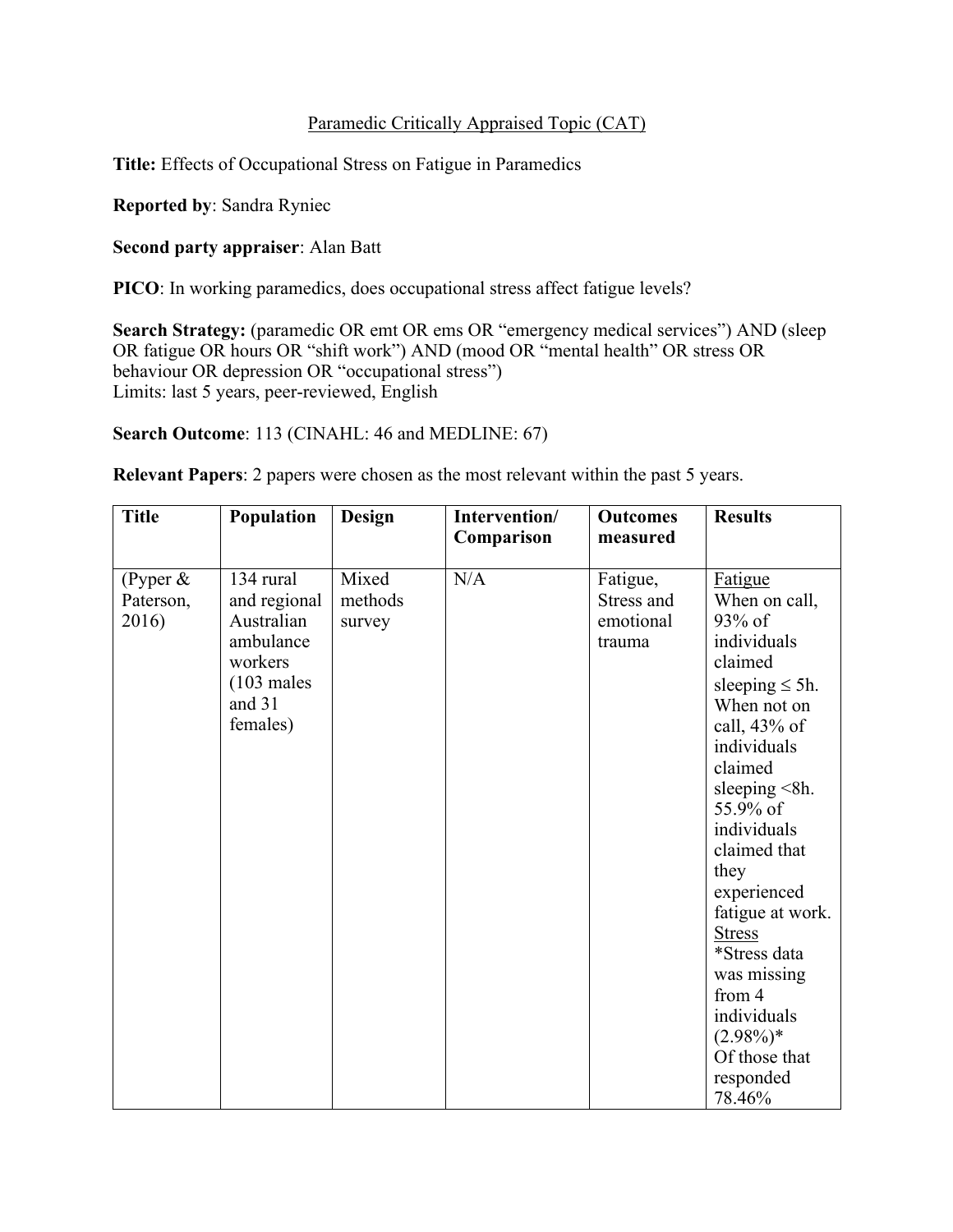|  |  | reported                  |
|--|--|---------------------------|
|  |  | low/normal                |
|  |  | levels of stress,         |
|  |  | 6.15% reported            |
|  |  | mild levels of            |
|  |  | stress, 10%               |
|  |  |                           |
|  |  | reported                  |
|  |  | moderate levels           |
|  |  | of stress,                |
|  |  | 3.08% reported            |
|  |  | severe levels of          |
|  |  | stress, and               |
|  |  | 2.31% reported            |
|  |  | extremely                 |
|  |  | severe levels of          |
|  |  | stress.                   |
|  |  | Emotional                 |
|  |  |                           |
|  |  | <b>Trauma</b>             |
|  |  | *Emotional                |
|  |  | trauma data               |
|  |  | was collected             |
|  |  | only from                 |
|  |  | those who have            |
|  |  | reported                  |
|  |  | traumatic                 |
|  |  | experiences               |
|  |  | $(17.16\% \text{ of the}$ |
|  |  | total                     |
|  |  | respondent                |
|  |  | population)*              |
|  |  | Of those that             |
|  |  |                           |
|  |  | responded                 |
|  |  | 26.12%                    |
|  |  | reported                  |
|  |  | low/normal                |
|  |  | levels of                 |
|  |  | emotional                 |
|  |  | trauma,                   |
|  |  | 27.02%                    |
|  |  | reported mild             |
|  |  | levels of                 |
|  |  | emotional                 |
|  |  | trauma,                   |
|  |  | 36.03%                    |
|  |  | reported                  |
|  |  |                           |
|  |  | moderate levels           |
|  |  | of trauma and             |
|  |  | $10.81\%$                 |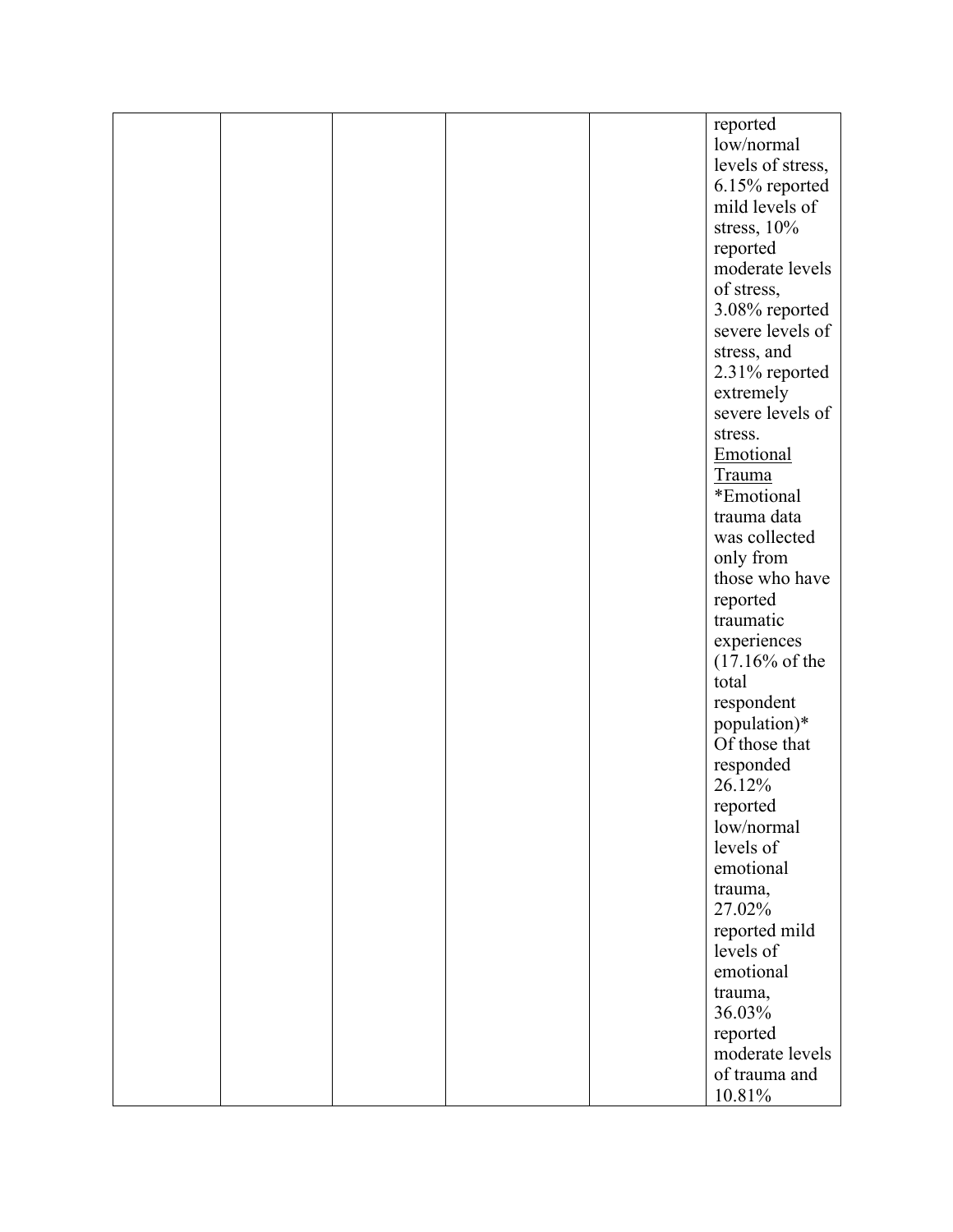| reported severe<br>levels of<br>trauma.<br>(Pow, King,<br>87<br>Longitudinal<br>Diaries were to<br>Occupational<br>The quality of<br>study of<br>paramedics<br>be completed in<br>stress, sleep<br>sleep does not<br>Stephenson,<br>$\&$<br>(71 males<br>daily diaries<br>a 7-day period,<br>quality, and<br>predict the<br>and 12<br>DeLongis,<br>where day 2-5<br>perceived<br>amount of<br>females)<br>2017)<br>social<br>were working<br>stress an<br>days. Write<br>individual<br>licensed by<br>support<br>could have in<br>the<br>diaries within<br>availability.<br>Canadian<br>1hr of waking<br>future.<br>Medical<br>up, at the end of<br>Association<br>the work day,<br><b>Workday</b><br>$*$ All<br>working<br>and before sleep<br>individuals<br>full-time<br>on those days.<br>reported high<br>hours<br>levels of<br>occupational<br>stress*<br>Individuals |  |  |  |
|-----------------------------------------------------------------------------------------------------------------------------------------------------------------------------------------------------------------------------------------------------------------------------------------------------------------------------------------------------------------------------------------------------------------------------------------------------------------------------------------------------------------------------------------------------------------------------------------------------------------------------------------------------------------------------------------------------------------------------------------------------------------------------------------------------------------------------------------------------------------------------|--|--|--|
|                                                                                                                                                                                                                                                                                                                                                                                                                                                                                                                                                                                                                                                                                                                                                                                                                                                                             |  |  |  |
|                                                                                                                                                                                                                                                                                                                                                                                                                                                                                                                                                                                                                                                                                                                                                                                                                                                                             |  |  |  |
|                                                                                                                                                                                                                                                                                                                                                                                                                                                                                                                                                                                                                                                                                                                                                                                                                                                                             |  |  |  |
|                                                                                                                                                                                                                                                                                                                                                                                                                                                                                                                                                                                                                                                                                                                                                                                                                                                                             |  |  |  |
|                                                                                                                                                                                                                                                                                                                                                                                                                                                                                                                                                                                                                                                                                                                                                                                                                                                                             |  |  |  |
|                                                                                                                                                                                                                                                                                                                                                                                                                                                                                                                                                                                                                                                                                                                                                                                                                                                                             |  |  |  |
|                                                                                                                                                                                                                                                                                                                                                                                                                                                                                                                                                                                                                                                                                                                                                                                                                                                                             |  |  |  |
|                                                                                                                                                                                                                                                                                                                                                                                                                                                                                                                                                                                                                                                                                                                                                                                                                                                                             |  |  |  |
|                                                                                                                                                                                                                                                                                                                                                                                                                                                                                                                                                                                                                                                                                                                                                                                                                                                                             |  |  |  |
|                                                                                                                                                                                                                                                                                                                                                                                                                                                                                                                                                                                                                                                                                                                                                                                                                                                                             |  |  |  |
|                                                                                                                                                                                                                                                                                                                                                                                                                                                                                                                                                                                                                                                                                                                                                                                                                                                                             |  |  |  |
|                                                                                                                                                                                                                                                                                                                                                                                                                                                                                                                                                                                                                                                                                                                                                                                                                                                                             |  |  |  |
|                                                                                                                                                                                                                                                                                                                                                                                                                                                                                                                                                                                                                                                                                                                                                                                                                                                                             |  |  |  |
|                                                                                                                                                                                                                                                                                                                                                                                                                                                                                                                                                                                                                                                                                                                                                                                                                                                                             |  |  |  |
|                                                                                                                                                                                                                                                                                                                                                                                                                                                                                                                                                                                                                                                                                                                                                                                                                                                                             |  |  |  |
|                                                                                                                                                                                                                                                                                                                                                                                                                                                                                                                                                                                                                                                                                                                                                                                                                                                                             |  |  |  |
|                                                                                                                                                                                                                                                                                                                                                                                                                                                                                                                                                                                                                                                                                                                                                                                                                                                                             |  |  |  |
|                                                                                                                                                                                                                                                                                                                                                                                                                                                                                                                                                                                                                                                                                                                                                                                                                                                                             |  |  |  |
|                                                                                                                                                                                                                                                                                                                                                                                                                                                                                                                                                                                                                                                                                                                                                                                                                                                                             |  |  |  |
|                                                                                                                                                                                                                                                                                                                                                                                                                                                                                                                                                                                                                                                                                                                                                                                                                                                                             |  |  |  |
|                                                                                                                                                                                                                                                                                                                                                                                                                                                                                                                                                                                                                                                                                                                                                                                                                                                                             |  |  |  |
| have poorer                                                                                                                                                                                                                                                                                                                                                                                                                                                                                                                                                                                                                                                                                                                                                                                                                                                                 |  |  |  |
| sleep quality                                                                                                                                                                                                                                                                                                                                                                                                                                                                                                                                                                                                                                                                                                                                                                                                                                                               |  |  |  |
| with low                                                                                                                                                                                                                                                                                                                                                                                                                                                                                                                                                                                                                                                                                                                                                                                                                                                                    |  |  |  |
| perceived                                                                                                                                                                                                                                                                                                                                                                                                                                                                                                                                                                                                                                                                                                                                                                                                                                                                   |  |  |  |
| social support                                                                                                                                                                                                                                                                                                                                                                                                                                                                                                                                                                                                                                                                                                                                                                                                                                                              |  |  |  |
| availability.                                                                                                                                                                                                                                                                                                                                                                                                                                                                                                                                                                                                                                                                                                                                                                                                                                                               |  |  |  |
| Individuals                                                                                                                                                                                                                                                                                                                                                                                                                                                                                                                                                                                                                                                                                                                                                                                                                                                                 |  |  |  |
| with high                                                                                                                                                                                                                                                                                                                                                                                                                                                                                                                                                                                                                                                                                                                                                                                                                                                                   |  |  |  |
| levels of                                                                                                                                                                                                                                                                                                                                                                                                                                                                                                                                                                                                                                                                                                                                                                                                                                                                   |  |  |  |
| perceived                                                                                                                                                                                                                                                                                                                                                                                                                                                                                                                                                                                                                                                                                                                                                                                                                                                                   |  |  |  |
| social support                                                                                                                                                                                                                                                                                                                                                                                                                                                                                                                                                                                                                                                                                                                                                                                                                                                              |  |  |  |
| had less                                                                                                                                                                                                                                                                                                                                                                                                                                                                                                                                                                                                                                                                                                                                                                                                                                                                    |  |  |  |
| affected sleep                                                                                                                                                                                                                                                                                                                                                                                                                                                                                                                                                                                                                                                                                                                                                                                                                                                              |  |  |  |
| quality.                                                                                                                                                                                                                                                                                                                                                                                                                                                                                                                                                                                                                                                                                                                                                                                                                                                                    |  |  |  |
|                                                                                                                                                                                                                                                                                                                                                                                                                                                                                                                                                                                                                                                                                                                                                                                                                                                                             |  |  |  |
| Off Workdays                                                                                                                                                                                                                                                                                                                                                                                                                                                                                                                                                                                                                                                                                                                                                                                                                                                                |  |  |  |
| $*$ All                                                                                                                                                                                                                                                                                                                                                                                                                                                                                                                                                                                                                                                                                                                                                                                                                                                                     |  |  |  |
| individuals had                                                                                                                                                                                                                                                                                                                                                                                                                                                                                                                                                                                                                                                                                                                                                                                                                                                             |  |  |  |
| a cumulative                                                                                                                                                                                                                                                                                                                                                                                                                                                                                                                                                                                                                                                                                                                                                                                                                                                                |  |  |  |
| occupational                                                                                                                                                                                                                                                                                                                                                                                                                                                                                                                                                                                                                                                                                                                                                                                                                                                                |  |  |  |
| stress after a                                                                                                                                                                                                                                                                                                                                                                                                                                                                                                                                                                                                                                                                                                                                                                                                                                                              |  |  |  |
| workweek*                                                                                                                                                                                                                                                                                                                                                                                                                                                                                                                                                                                                                                                                                                                                                                                                                                                                   |  |  |  |
| Individuals                                                                                                                                                                                                                                                                                                                                                                                                                                                                                                                                                                                                                                                                                                                                                                                                                                                                 |  |  |  |
| have poorer                                                                                                                                                                                                                                                                                                                                                                                                                                                                                                                                                                                                                                                                                                                                                                                                                                                                 |  |  |  |
| sleep quality                                                                                                                                                                                                                                                                                                                                                                                                                                                                                                                                                                                                                                                                                                                                                                                                                                                               |  |  |  |
| with low                                                                                                                                                                                                                                                                                                                                                                                                                                                                                                                                                                                                                                                                                                                                                                                                                                                                    |  |  |  |
| perceived                                                                                                                                                                                                                                                                                                                                                                                                                                                                                                                                                                                                                                                                                                                                                                                                                                                                   |  |  |  |